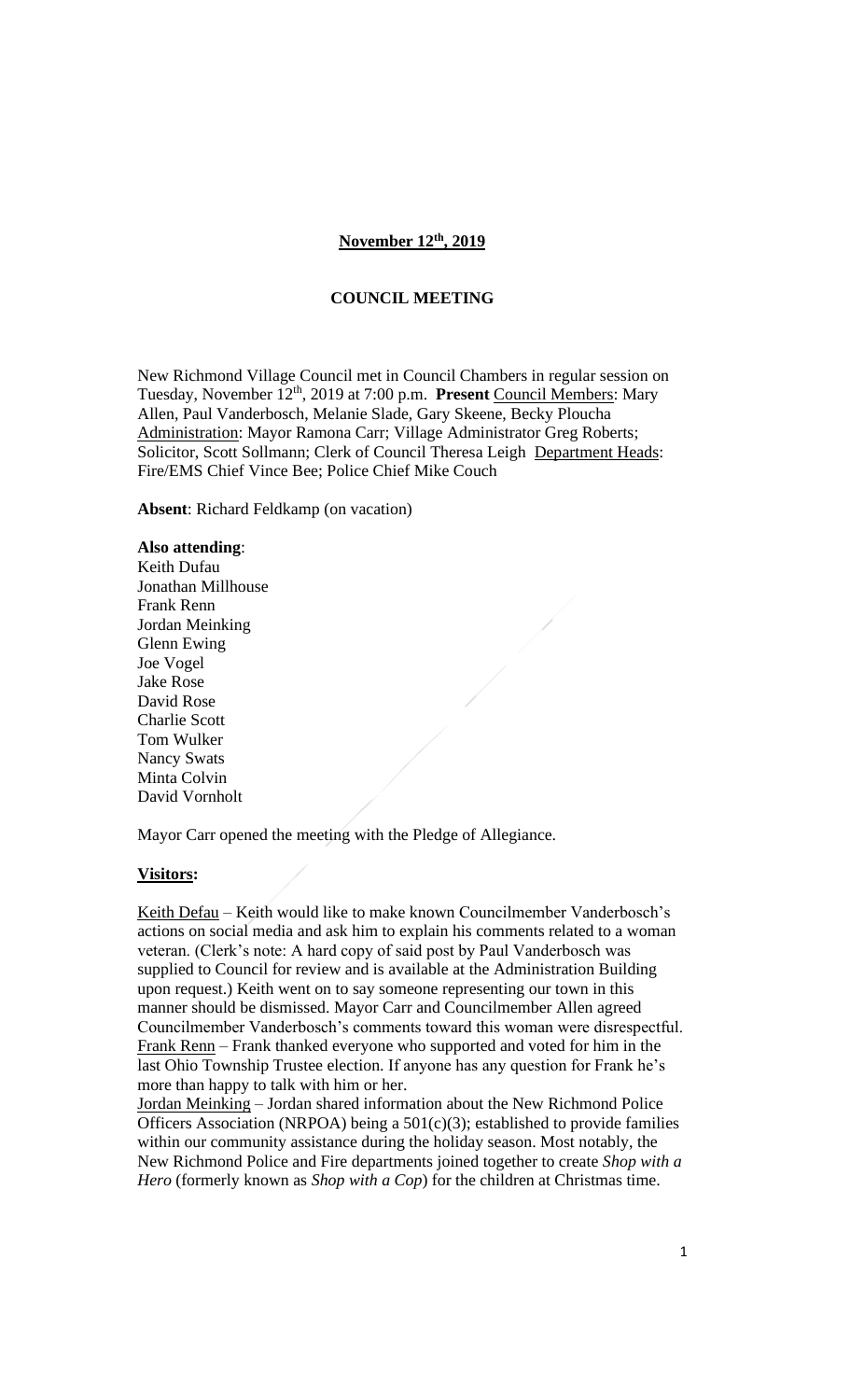Joe Vogel – Joe thanked the Village for all the support the Village gave him during the past 20 years – 20 great years - he's owned the marina and restaurant. With that, he introduced the new owners of Skipper's: David and Jake Rose. David and Jake Rose – Dave and Jake are looking forward to running a restaurant and marina on the river. They have great plans for Skipper's and thanked Joe for offering to teach them the ropes of owning a place on the river.

Minutes of the October 22<sup>nd</sup>, 2019 Regular Council meeting were presented for approval.

Comments: Councilmember Allen (1) noted Tom Wulker's last name was misspelled as "Walker" in the Attendance section and (2) asked that Council members are referenced in the Council Minutes using the "Councilmember + *Last Name*" naming convention as opposed to simply their first name.

Councilmember Allen motioned to approve Minutes of the October 22<sup>nd</sup>, 2019 Regular Council meeting; seconded by Councilmember Slade.

| Mrs. Slade: yes      | Mr. Vanderbosch: yes |
|----------------------|----------------------|
| Mr. Feldkamp: absent | Ms. Ploucha: yes     |
| Mr. Skeene: yes      | Ms. Allen: yes       |

**ADMINISTRATOR'S REPORT** - Greg Roberts, Village Administrator

reported on the following:

• Ryan Homes is gearing up to sell 76 new homes in the Union Station subdivision and have applied for a permit for their model home. Weather permitting, they anticipate completing the model by the end of the year. Greg asked Council for a motion to give Ryan Homes permission for a sign on Union Square Park land advertising the new homes they will be building in the Union Station subdivision.

Councilmember Skeene motioned to give Ryan Homes permission to have a sign on Union Square land advertising the new homes they're building; seconded by Councilmember Allen.

| Mrs. Slade: yes      | Mr. Vanderbosch: yes |
|----------------------|----------------------|
| Mr. Feldkamp: absent | Ms. Ploucha: yes     |
| Mr. Skeene: yes      | Ms. Allen: yes       |

- The Stormwall Project on Bethel-New Richmond Rd. is complete. Due to the arrival of winter weather and the shutdown of the asphalt plants, the paving project between Watkin's Hill and the sharp curve by the apartments will be re-scheduled for this Spring. Greg Roberts is checking with several contractors regarding the repair of the dip located at the base of Bethel-New Richmond Rd.; this work will be done as soon as possible.
- The Village has been awarded an \$8000. Clermont County Park District Grant which will be used to replace the roof on the shelter in Union Square Park on Caroline Street.

**COMMITTEE REPORTS** (*Provided below is a synopsis for each report; to obtain a full copy please visit the Administrative office.*):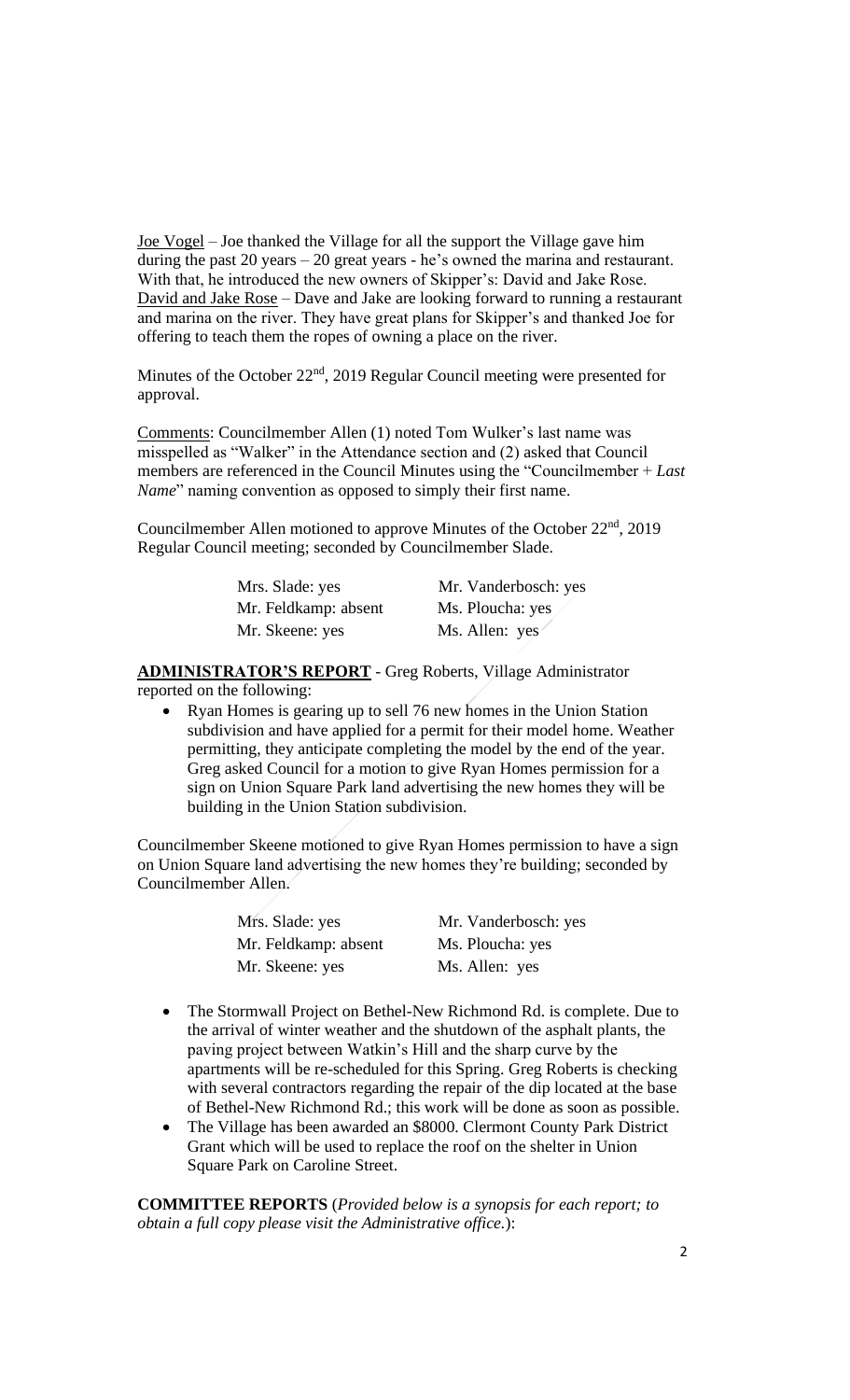# **Personnel & Finance Committee Report from meeting held November 4th , 2019**

- Fiscal Officer Lynn Baird proposed creating a separate bank account an escrow account – for the Police Dept. currency. New legislation will be put in front of Council tonight for review and emergency passage.\*
- The Personnel & Finance Committee reviewed all checks and electronic payments for the month of October 2019; we need a motion to pay these bills.\*\*
- Village Administrator Greg Roberts received a few inquiries about the seasonal worker position but no applications. Due to the time of year, he'll suspend his search until the spring.
- Police Chief Mike Couch briefly explained the handling of confiscated money, vehicles etc. in the instance when a New Richmond police pursuit continues into another police department's jurisdiction.
- Fire/EMS Chief Vince Bee is planning to submit a grant application for the Bureau of Workers Comp (BWC) for two lift systems and one lift cot.

## *Items voted on at the November 12th , 2019 Council meeting, as requested during the Personnel & Finance Committee report:*

\* Mayor Carr asked for a motion to suspend the three reading rule for Resolution 2019- 16 A RESOLUTION CREATING THE POLICE EVIDENCE ROOM CURRENCY FUND and declaring an emergency.

Councilmember Allen motioned to suspend the three reading rule for Resolution 2019- 16: A RESOLUTION CREATING THE POLICE EVIDENCE ROOM CURRENCY FUND and declaring an emergency; seconded by Councilmember Skeene.

| Mrs. Slade: yes      | Mr. Vanderbosch: no |
|----------------------|---------------------|
| Mr. Feldkamp: absent | Ms. Ploucha: yes    |
| Mr. Skeene: yes      | Ms. Allen: yes      |

## *Motion did not pass.*

\*\* Councilmember Allen motioned to approve paying the bills of October 2019; seconded by Councilmember Skeene

> Mr. Feldkamp: absent Ms. Ploucha: yes Mr. Skeene: yes Ms. Allen: yes

Mrs. Slade: yes Mr. Vanderbosch: yes

# **Safety, Laws & Rules Committee report from meeting held November 4th ,**

**2019:** *Councilmember Vanderbosch (Chair) misplaced his Safety, Laws, Rules Committee notes; if located, he will report at the next Council meeting scheduled for November 26th*

### **Public Works/Parks/Recreation Committee report from meeting held November 4th, 2019:**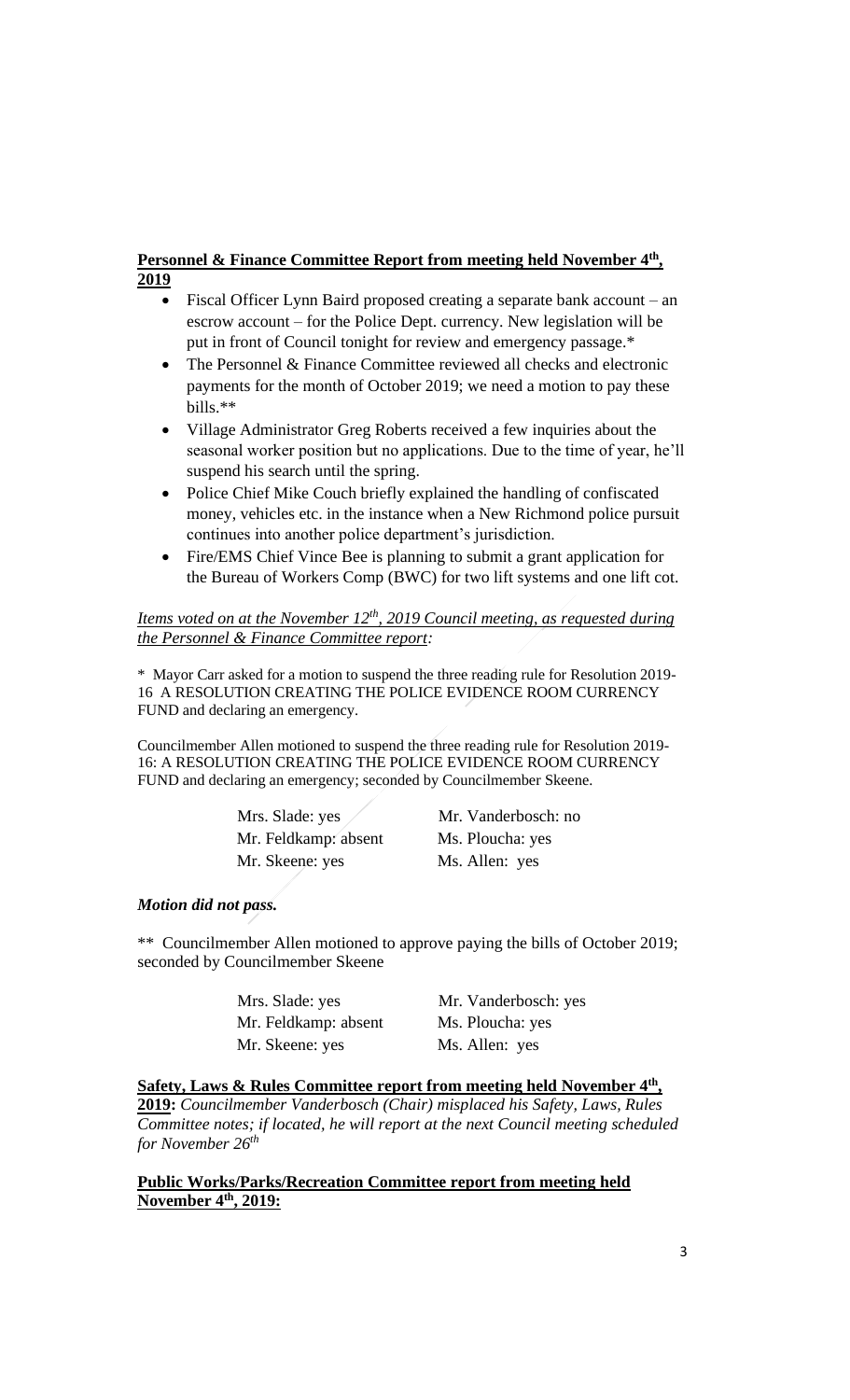- Greg Roberts reported a *Riverfront Park Project* enhancement proposal was submitted to the Clermont County Port Authority for fiscal year 2020; we should hear by the end of the year whether it has been accepted or not.
- Councilmember Allen asked Greg if we could look into possible pavement options to improve Skipper's entry and parking area; Greg said he would look into this.

## *Comments made at the November 12th , 2019 Council meeting after the Economic Development Committee report:*

Councilmember Vanderbosch asked if the Riverfront Park Project proposal was a grant or a capital budget proposal. Greg Roberts clarified it was a capital budget project proposal.

# **Economic Development Committee report from meeting held 11-12-2019**

- David Vornholt provided an update on NROBA activities
- The "Welcome to New Richmond" brochures will be updated with new Mayor/Council names as well as new demographic information.

## *Comments made at the November 12th , 2019 Council meeting after the Economic Development Committee report:*

Councilmember Allen mentioned the Economic Development Committee, along with other groups in New Richmond, will focus on promoting New Richmond as a brand.

# **DEPARTMENT HEADS**

**Police Chief - Mike Couch**: Chief Couch reported on the past month's police activity which included 1 felony arrest, 3 DUI arrests and 2 stolen car recoveries. The Chief also reported calls-for-service are up 41% from this time last year.

**Fire Chief - Vince Bee**: Chief Bee reported the Fire/EMS Department has had 669 total details to date. The Chief also thanked the New Richmond Police Officer who reported the Riverhills Bank fire for his quick actions and went on to say he should be commended as he prevented what could have been much worse damage to the bank.

**Ramona Carr, Mayor**: Mayor Carr appointed Tom Wulker to the Board of Zoning Appeals as replacement for Richard Parker, who has moved from the Village.

Mayor Carr read a proclamation expressing our deep appreciation for Ray Perszyk's many contributions to the Village and its citizens and extended to his family our sincere sympathy upon his passing.

## **Scott Sollmann, Solicitor**:

**Theresa Leigh, Clerk of Council:** Theresa reported the following government property would be disposed of if there were no objections from Council: Four (4) office chairs from the Police Department and five (5) office chairs from Council/Administration – all in various states of disrepair.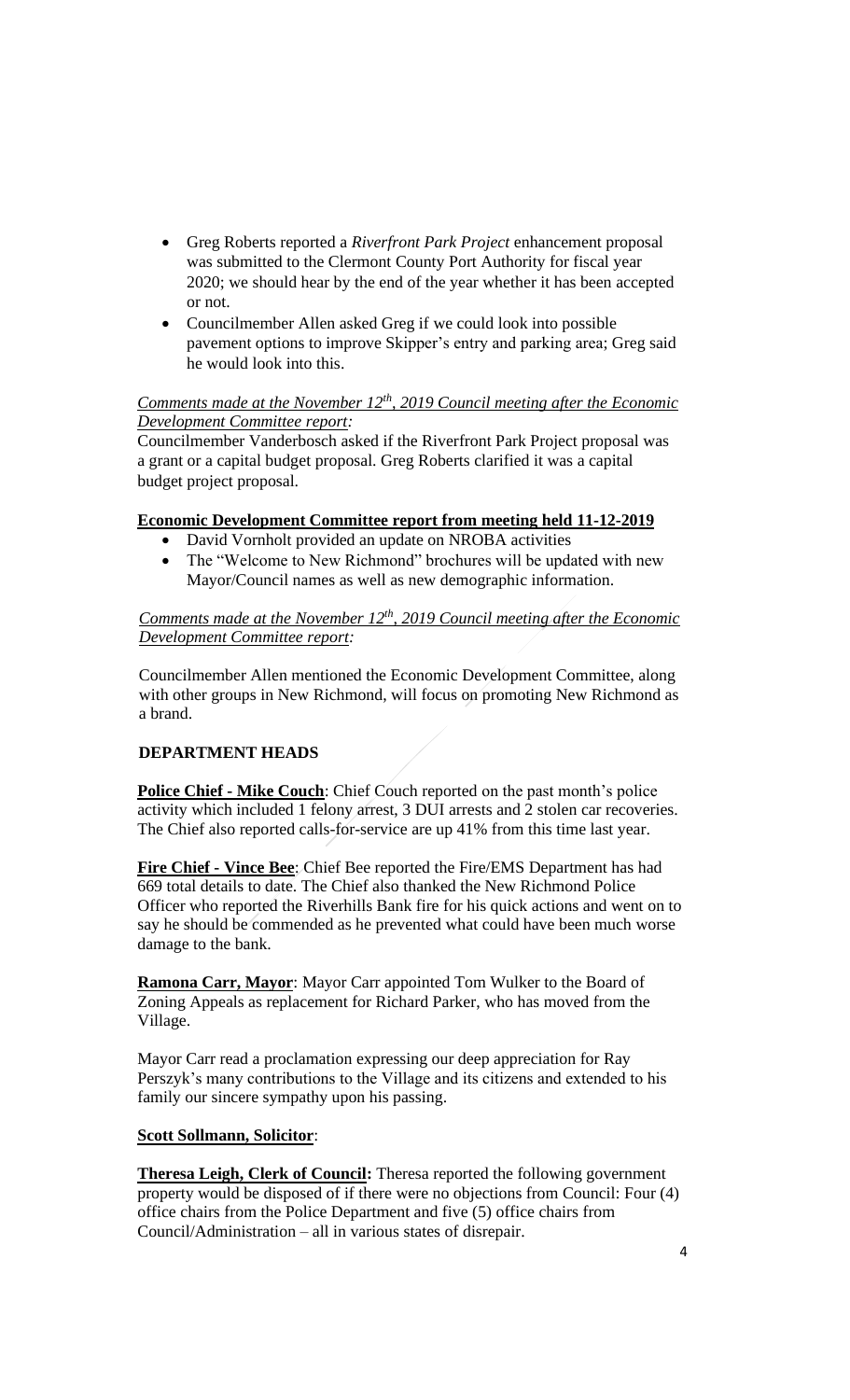## **LEGISLATION**

### First Reading:

### **RESOLUTION 2019-16** A RESOLUTION CREATING THE POLICE EVIDENCE ROOM CURRENCY FUND

*\*See above. A three-fourth (¾) majority vote not met on motion to suspend the three reading rule for Resolution 2019-16 & motion did not pass.*

**RESOLUTION 2019-17** A RESOLUTION APPROVING THE 2020 TEMPORARY APPROPRIATIONS

**RESOLUTION 2019-18** A RESOLUTION AUTHORIZING THE SUBMITTAL OF A REQUEST FOR ADVANCE OF PROPERTY TAXES PAID IN 2020 TO THE CLERMONT COUNTY AUDITOR

**RESOLUTION 2019-19** A RESOLUTION ADOPTING THE VILLAGE OF NEW RICHMOND POLICE DEPARTMENT POLICY MANUAL

Second Reading:

Third Reading:

## **CALL OF MEMBERS:**

**Paul Vanderbosch** – Nothing to report **Mary Allen** – Councilmember Allen thanked both the Fire/EMS department and the Police Department for the October Safety Day event. **Becky Ploucha** – Councilmember Ploucha asked Greg Roberts if we have an appraisal for the ballfields yet. Greg said we do not. **Gary Skeene** - Nothing to report **Richard Feldkamp** – Absent **Melanie Slade** - Nothing to report

#### **Comments from audience:**

David Vornholt: With Veterans Day yesterday, David wanted to honor a veteran from our own community, Art Hilhorse. Art was a quiet man and the Village's auto mechanic. What many did not know; he served in the Army and while stationed in the Philippines was captured and became a prisoner of war for 4 ½ years. He told David, "I never allowed myself even once to think I would not be going home." Home being our wonderful Village.

#### **Executive Session**:

Councilmember Skeene motioned that Council, with the Village Solicitor, go into executive session in accordance with Ohio Revised Code 121.22(G) (3) to discuss pending litigation at 7:49 p.m.; seconded by Councilmember Allen.

> Mrs. Slade: yes Mr. Vanderbosch: yes Mr. Feldkamp: absent Ms. Ploucha: yes Mr. Skeene: yes Ms. Allen: yes